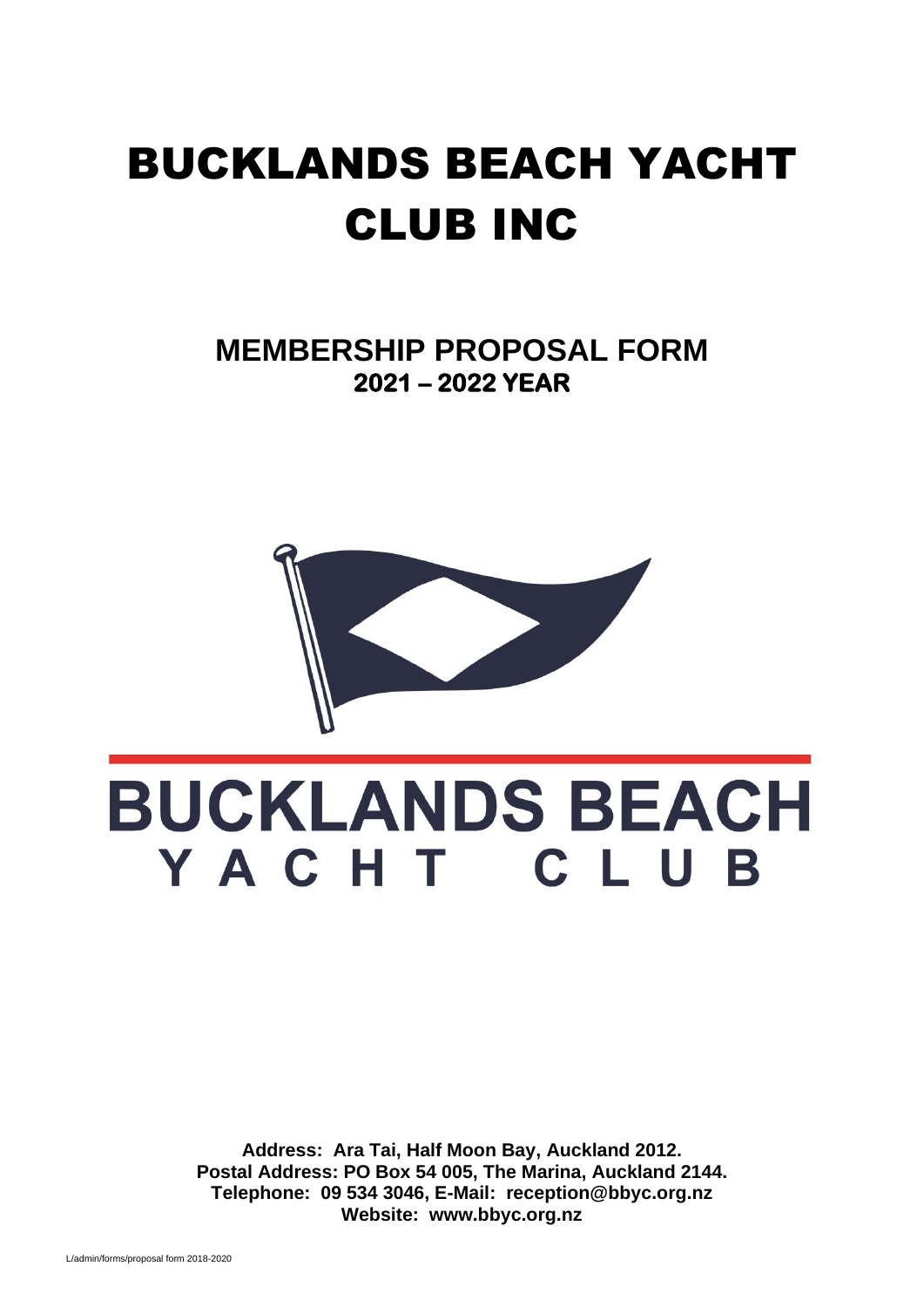## **MEMBERSHIP PROPOSAL**

To: The Commodore, Bucklands Beach Yacht Club Inc, P O Box 54005, The Marina, Auckland 2144.

I wish to propose for membership of the BBYC the person/s nominated below. The information given below is correct to the best of my knowledge. Both the seconder and myself have been members of the BBYC for a minimum of 12 months.

|                                                                                                                                                                                                                                                                                                                                                                            |                                                                                                                                                            | Date of Birth: $\frac{1}{\sqrt{2}}$                                                     |  |  |  |  |  |  |
|----------------------------------------------------------------------------------------------------------------------------------------------------------------------------------------------------------------------------------------------------------------------------------------------------------------------------------------------------------------------------|------------------------------------------------------------------------------------------------------------------------------------------------------------|-----------------------------------------------------------------------------------------|--|--|--|--|--|--|
|                                                                                                                                                                                                                                                                                                                                                                            | Postcode: ________________________<br><u> 2000 - 2000 - 2000 - 2000 - 2000 - 2000 - 2000 - 2000 - 2000 - 2000 - 2000 - 2000 - 2000 - 2000 - 2000 - 200</u> |                                                                                         |  |  |  |  |  |  |
|                                                                                                                                                                                                                                                                                                                                                                            |                                                                                                                                                            |                                                                                         |  |  |  |  |  |  |
| Occupation                                                                                                                                                                                                                                                                                                                                                                 |                                                                                                                                                            |                                                                                         |  |  |  |  |  |  |
|                                                                                                                                                                                                                                                                                                                                                                            |                                                                                                                                                            |                                                                                         |  |  |  |  |  |  |
|                                                                                                                                                                                                                                                                                                                                                                            |                                                                                                                                                            |                                                                                         |  |  |  |  |  |  |
|                                                                                                                                                                                                                                                                                                                                                                            |                                                                                                                                                            |                                                                                         |  |  |  |  |  |  |
|                                                                                                                                                                                                                                                                                                                                                                            |                                                                                                                                                            |                                                                                         |  |  |  |  |  |  |
| (under 18 years old)                                                                                                                                                                                                                                                                                                                                                       |                                                                                                                                                            |                                                                                         |  |  |  |  |  |  |
|                                                                                                                                                                                                                                                                                                                                                                            |                                                                                                                                                            |                                                                                         |  |  |  |  |  |  |
|                                                                                                                                                                                                                                                                                                                                                                            |                                                                                                                                                            |                                                                                         |  |  |  |  |  |  |
|                                                                                                                                                                                                                                                                                                                                                                            |                                                                                                                                                            | Boat Type: (circle) Keeler Trailer Yacht Centreboard Launch Trailer/Power Boat<br>Other |  |  |  |  |  |  |
| If not a boat owner give details of past and present participation in boating and reasons for joining:                                                                                                                                                                                                                                                                     |                                                                                                                                                            |                                                                                         |  |  |  |  |  |  |
| Interest Group: (circle) Keeler/Trailer Yacht                                                                                                                                                                                                                                                                                                                              |                                                                                                                                                            | Power/Launch<br>Centreboard<br>Social                                                   |  |  |  |  |  |  |
| Class of membership applied for (please tick $\boxtimes$ )<br>Junior □   Intermediate □  Senior □   Senior with Partner □<br>Family $\square$<br>Country $\Box$                                                                                                                                                                                                            |                                                                                                                                                            |                                                                                         |  |  |  |  |  |  |
|                                                                                                                                                                                                                                                                                                                                                                            |                                                                                                                                                            | <b>DECLARATION</b>                                                                      |  |  |  |  |  |  |
| I hereby agree to abide by the rules of the Bucklands Beach Yacht Club Inc<br>I hereby authorise the Bucklands Beach Yacht Club Inc to use information currently on file for<br>$\bullet$<br>appropriate purposes including disclosure to third parties. I agree to accept information sent to me<br>from time to time.<br>$\square$ Yes $\square$ No<br>(Please tick one) |                                                                                                                                                            |                                                                                         |  |  |  |  |  |  |
| I hereby authorise the Bucklands Beach Yacht Club Inc to (Please tick one):-<br>$\bullet$<br>A. Publish the name of my boat in the year book $\square$ Yes $\square$ No<br>Publish my name & number in the year book<br>$\Box$ Yes $\Box$ No<br>В.<br>C. Publish my partners name & number in yearbook $\square$ Yes $\square$ No                                          |                                                                                                                                                            |                                                                                         |  |  |  |  |  |  |
|                                                                                                                                                                                                                                                                                                                                                                            |                                                                                                                                                            | Date: $\frac{1}{\sqrt{1-\frac{1}{2}}}\frac{1}{\sqrt{1-\frac{1}{2}}}}$                   |  |  |  |  |  |  |
|                                                                                                                                                                                                                                                                                                                                                                            |                                                                                                                                                            |                                                                                         |  |  |  |  |  |  |
|                                                                                                                                                                                                                                                                                                                                                                            |                                                                                                                                                            | TO BE COMPLETED BY PROPOSER / SECONDER                                                  |  |  |  |  |  |  |
|                                                                                                                                                                                                                                                                                                                                                                            |                                                                                                                                                            |                                                                                         |  |  |  |  |  |  |
|                                                                                                                                                                                                                                                                                                                                                                            |                                                                                                                                                            | Joined BBYC: _________Month _______Year Phone: _________________________________        |  |  |  |  |  |  |
|                                                                                                                                                                                                                                                                                                                                                                            |                                                                                                                                                            |                                                                                         |  |  |  |  |  |  |
| Name of seconder:                                                                                                                                                                                                                                                                                                                                                          |                                                                                                                                                            |                                                                                         |  |  |  |  |  |  |
|                                                                                                                                                                                                                                                                                                                                                                            |                                                                                                                                                            | Joined BBYC :_________Month _______Year Phone: _________________________________        |  |  |  |  |  |  |
|                                                                                                                                                                                                                                                                                                                                                                            |                                                                                                                                                            |                                                                                         |  |  |  |  |  |  |
| OFFICE USE ONLY<br>Date received $\_\/\_\$                                                                                                                                                                                                                                                                                                                                 |                                                                                                                                                            |                                                                                         |  |  |  |  |  |  |
|                                                                                                                                                                                                                                                                                                                                                                            |                                                                                                                                                            | Letter Sent: __/___/___ Memb Number: ____________________ Protouch __/__/__             |  |  |  |  |  |  |
|                                                                                                                                                                                                                                                                                                                                                                            |                                                                                                                                                            | Pack Sent: / / / Card: / / / Inv'd: / / /<br>Total Paid \$: __________________          |  |  |  |  |  |  |

L/admin/forms/proposal form 2018-2020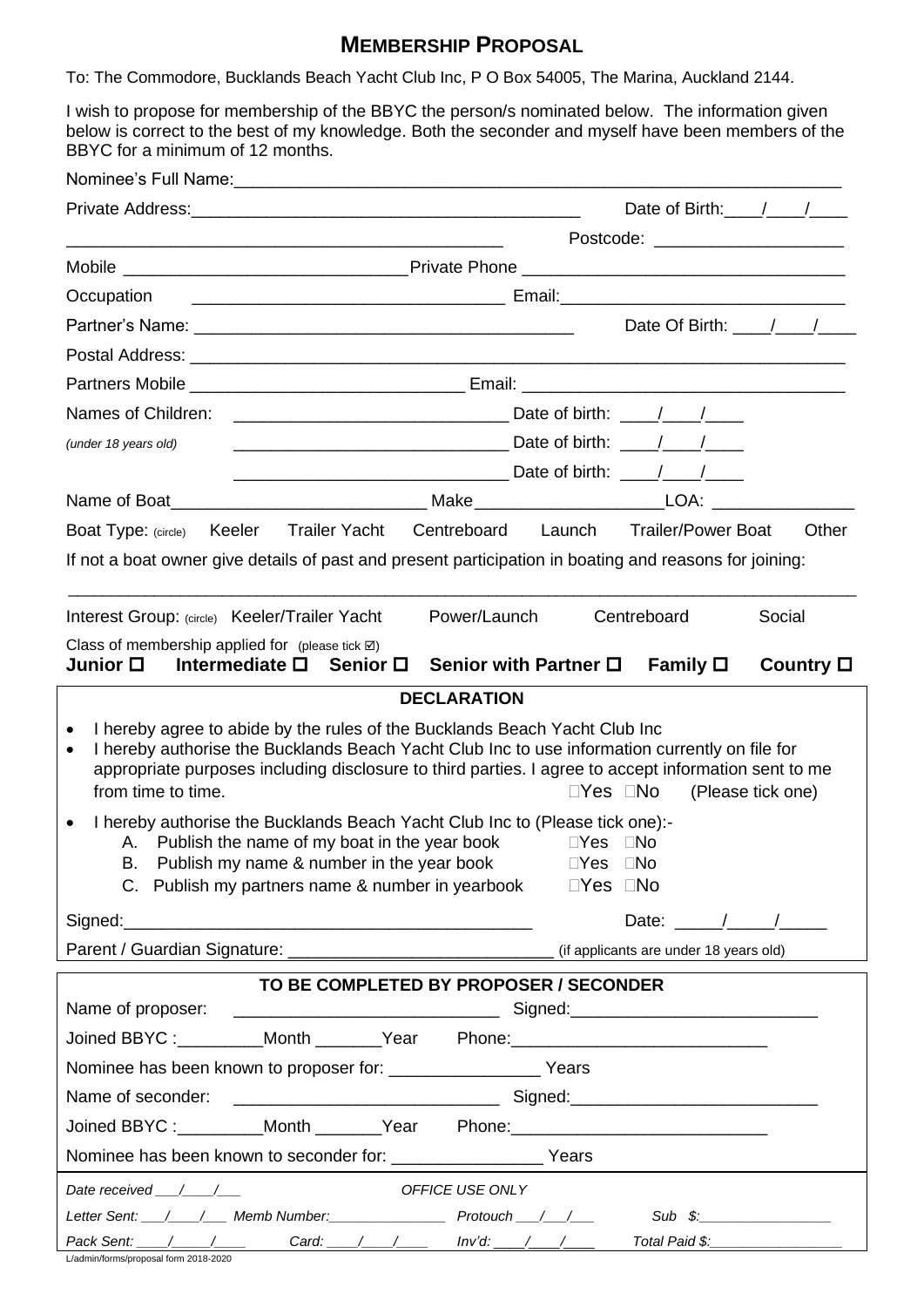#### **MEMBERSHIP INFORMATION**

#### **APPLICABLE CLASSES OF MEMBERSHIP:**

| Family:                                                                                          | Parent or two parents with children under 18 years at 1 <sup>st</sup> May 2021 |  |  |  |  |  |
|--------------------------------------------------------------------------------------------------|--------------------------------------------------------------------------------|--|--|--|--|--|
| Senior with Partner: Person 25 years or older at 1 <sup>st</sup> May 2021 with spouse or partner |                                                                                |  |  |  |  |  |
| Senior:                                                                                          | Single Adult 25 years or older at 1 <sup>st</sup> May 2021                     |  |  |  |  |  |
| Intermediate:                                                                                    | Single person aged 18 years old $-24$ years old as at 1 <sup>st</sup> May 2021 |  |  |  |  |  |
| Junior:                                                                                          | Single person under 18 years old as at 1 <sup>st</sup> May 2021                |  |  |  |  |  |
| Country:                                                                                         | Person/s living more than 150kms from the Yacht Club                           |  |  |  |  |  |
| Overseas:                                                                                        | Person/s residing overseas continuously for a period in excess of 15<br>months |  |  |  |  |  |

Intermediate, Senior, Senior with Partner, Family and Country Membership entitles the members so nominated to use all facilities and participate in all competitive and social functions of the club.

#### **NOMINATION FEE: No Nomination Fee**

For those joining in the month of: -

| <b>Family</b> | <b>Senior and</b> | <b>Senior</b> | <b>Intermediate</b> | <b>Junior</b> | Country |
|---------------|-------------------|---------------|---------------------|---------------|---------|
|               | <b>Partner</b>    |               |                     |               |         |
| 350.00        | 340.00            | 305.00        | 117.00              | 97.00         | 142.00  |
| 320.00        | 312.00            | 280.00        | 107.00              | 88.00         | 130.00  |
| 292.00        | 286.00            | 254.00        | 98.00               | 80.00         | 118.00  |
| 263.00        | 255.00            | 228.00        | 88.00               | 73.00         | 106.00  |
| 233.00        | 227.00            | 203.00        | 78.00               | 65.00         | 95.00   |
|               |                   |               |                     |               |         |
| 204.00        | 198.00            | 178.00        | 68.00               | 57.00         | 83.00   |
| 175.00        | 172.00            | 152.00        | 58.00               | 48.00         | 71.00   |
| 144.00        | 142.00            | 127.00        | 48.00               | 41.00         | 59.00   |
| 115.00        | 113.00            | 102.00        | 39.00               | 32.00         | 47.00   |
| 86.00         | 85.00             | 76.00         | 29.00               | 24.00         | 35.00   |
| 58.00         | 56.00             | 50.00         | 19.00               | 16.00         | 23.00   |
| 29.00         | 28.00             | 25.00         | 10.00               | 8.00          | 12.00   |
|               |                   |               |                     |               |         |

#### **Overseas \$110.00**

## *SUBSCRIPTION TO ACCOMPANY APPLICATION* **Subscriptions can be paid by monthly instalments please check with the office**

#### **Important**

An essential requirement of Membership is that applicants have a boating interest. Each membership application will be carefully considered, and an interview may be necessary.

### **This form is not valid after the July 2022 AGM.**